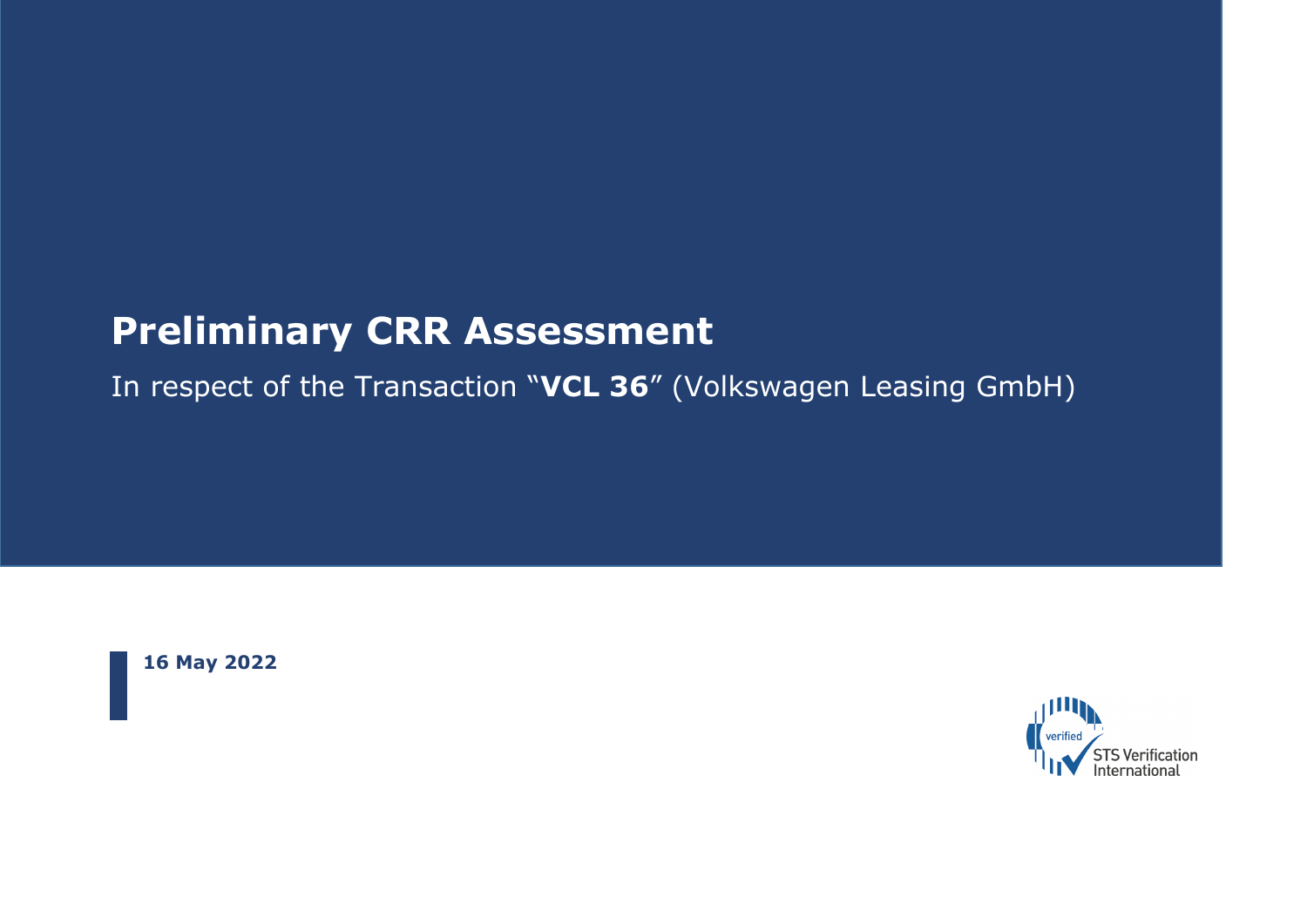

#### **Authorization of SVI as third party**

STS Verification International GmbH ("SVI") has been authorized by the German Federal Financial Supervisory Authority (Bundesanstalt für Finanzdienstleistungsaufsicht, "BaFin"), as the competent authority pursuant to Article 29 of the Securitisation Regulation, to act in all EU countries as third party pursuant to Article 28 of the Securitisation Regulation to verify compliance with the STS Criteria pursuant to Articles 18-26 of the Securitisation Regulation ("STS Verification"). Moreover, SVI performs additional services including the verification of compliance of securitisations with (i) Article 243 of the Capital Requirements Regulation (Regulation (EU) 2017/2401 dated 12 December 2017, amending Regulation (EU) No 575/2013 on prudential requirements for credit institutions and investment firms) ("CRR Assessment"), (ii) Article 270 (senior positions in synthetic SME securitisations) of the CRR ("Article 270 Assessment"), (iii) Article 13 of the Delegated Regulation (EU) 2018/1620 on liquidity coverage requirement for credit institutions dated 13 July 2018, amending Delegated Regulation (EU) 2015/61 to supplement Regulation (EU) No 575/2013 of the European Parliament and the Council with regard to liquidity coverage requirements for Credit Institutions ("LCR") ("LCR Assessment"), and (iv) the STS Criteria, in respect of existing securitisations and potential deficiencies regarding compliance with the STS Criteria ("Gap-Analysis"). These additional services are carried out after notification to and agreement with BaFin.

#### **Mandating of SVI and verification steps**

On 4 March 2022, SVI has been mandated by the Originator (Volkswagen Leasing GmbH) to verify compliance with Article 243 (2) of the CRR for the securitisation transaction "VCL 36" (the "Transaction").

As part of our verification work, we took part in a virtual due diligence (recorded in April 2021) which was organised by representatives of Volkswagen Leasing GmbH ("VWL") and Volkswagen Financial Services AG ("VWFS"). In addition, we have discussed selected aspects of the Transaction with VWL, VWFS and legal counsel and obtained additional information on the transaction structure, the underwriting and servicing procedures of VWL and the underlying transaction documentation.

> VCL 36 – Preliminary CRR Assessment Page **2** of **11**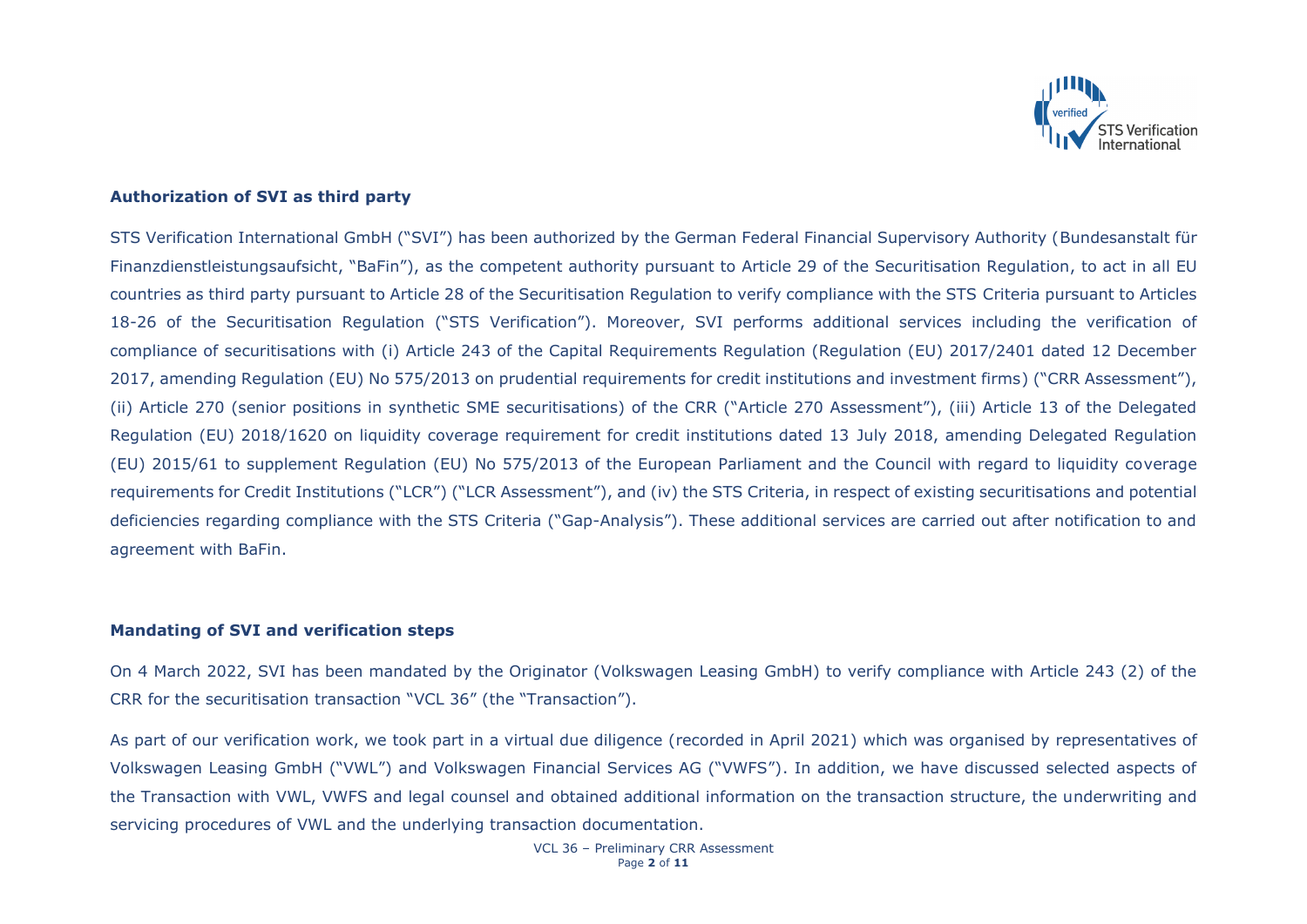

For the purposes of this Preliminary CRR Assessment, we have reviewed the following (draft) documents and other information related to the Transaction:

- Preliminary Prospectus
- Receivables Purchase Agreement
- Incorporated Terms Memorandum
- Additional information received by e-mail, such as confirmations, comments, etc.

## **Verification Methodology**

The fulfilment of each verification point in this Preliminary CRR Assessment provided to the Originator is evaluated based on the three fulfilment values (traffic light status):

| Criterion is fully met                                                         |  |
|--------------------------------------------------------------------------------|--|
| Criterion is mostly met, but with comments or requests for missing information |  |
| Criterion not (yet) met based on available information                         |  |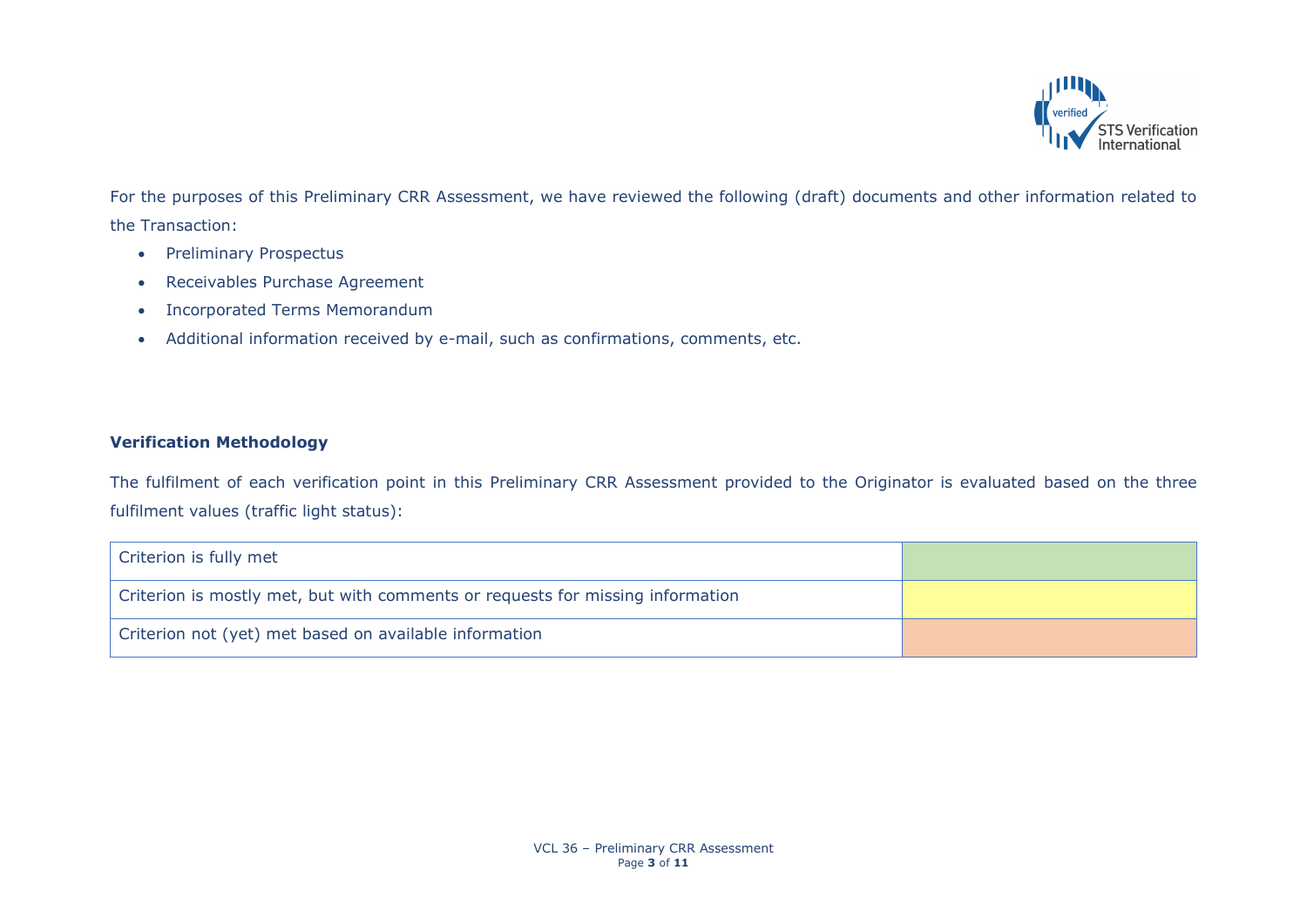

#### **Disclaimer of SVI**

SVI grants a registered verification label "verified – STS VERIFICATION INTERNATIONAL" if a securitisation complies with the requirements for simple, transparent and standardised securitisation as set out in Articles 19 to 26e of the Securitisation Regulation ("STS Requirements"). The same registered verification label is used by SVI in the context of a CRR Assessment, Article 270 Assessment, LCR Assessment and Gap-Analysis. The aim of the Securitisation Regulation is to restart high-quality securitisation markets, and the intention of implementing a framework for simple, transparent and standardised transactions with corresponding STS criteria shall contribute to this. However, it should be noted that the STS verification performed by SVI does not affect the liability of an originator or special purpose vehicle in respect of their legal obligations under the Securitisation Regulation. Furthermore, the use of verification services from SVI shall not affect the obligations imposed on institutional investors as set out in Article 5 of the Securitisation Regulation or set out in the CRR, LCR and other relevant regulations, respectively. Notwithstanding confirmation by SVI, which verifies compliance of a securitisation with the STS Requirements, such verification by SVI does not ensure the compliance of a securitisation with the general requirements of the Securitisation Regulation.

SVI has carried out no other investigations or surveys in respect of the issuer or the notes concerned other than as set out in this Preliminary CRR Assessment and disclaims any responsibility for monitoring the Issuer's continuing compliance with these requirements or any other aspect of the issuer's activities or operations. In particular, SVI has relied on statements made in the offering circular or other legal documentation of the Transaction and based its analysis on information provided directly or indirectly by the Originator or Sponsor of the Transaction. Investors should therefore not evaluate their investment in securitisation positions based on this Preliminary CRR Assessment.

SVI has not provided any form of advisory, audit or equivalent service to the Originator, Issuer or Sponsor.

Accordingly, the Preliminary CRR Assessment is only an expression of opinion by SVI after application of its verification methodology and not a statement of fact. It is not a guarantee or warranty that ECB, any of the ESAs or national competent authorities, courts, investors or any other person will accept the STS status of the relevant securitisation or its status under the LCR and/or the CRR. Therefore, no person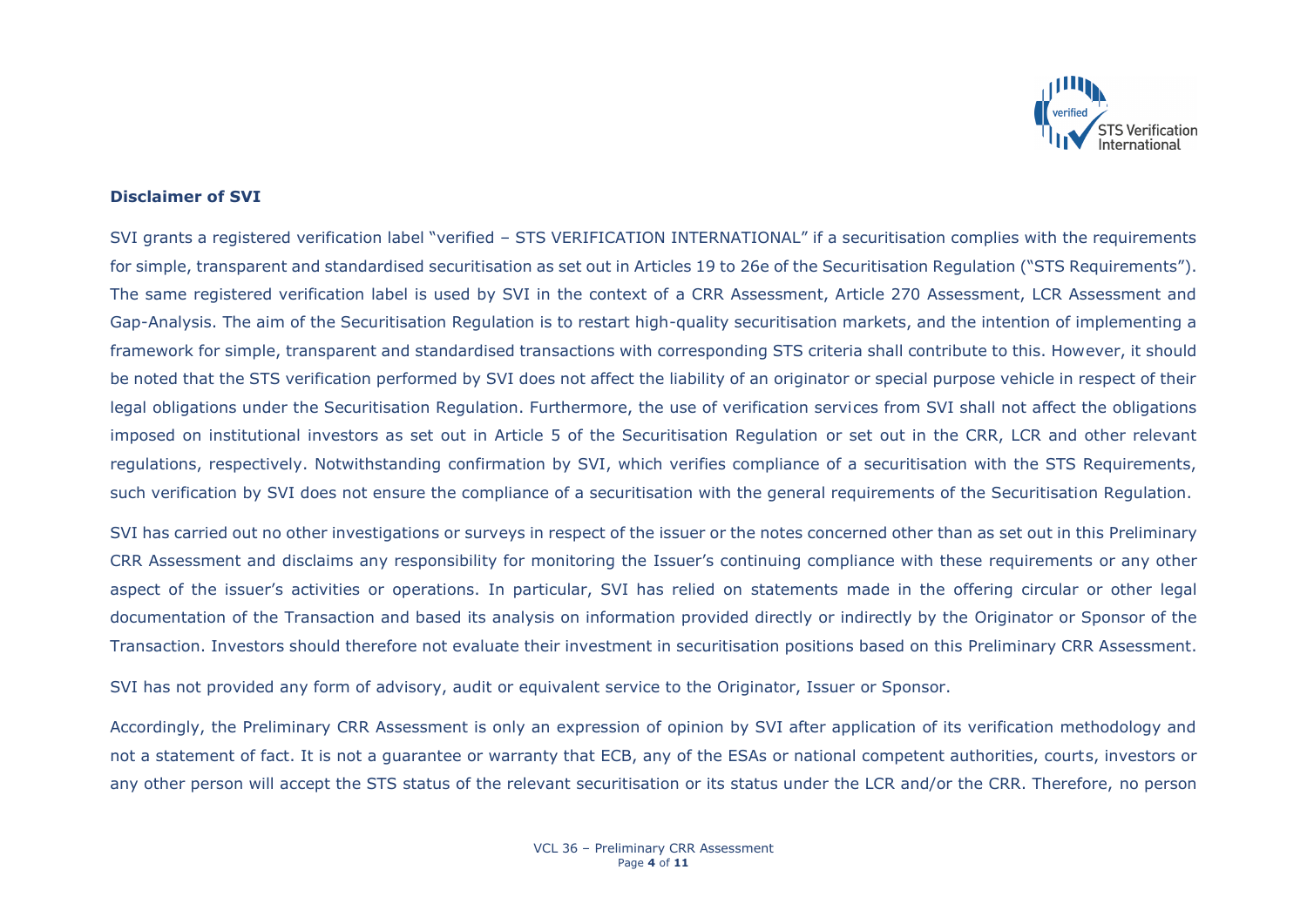

should rely on the Preliminary CRR Assessment in determining the STS status but must perform its own analysis and reach its own conclusions.

SVI assumes due performance of the contractual obligation thereunder by each of the parties and the representations made and warranties given in each case by any persons to SVI or in any of the documents are true, not misleading and complete. SVI shall have no liability for any loss of any kind suffered by any person as a result of a securitisation where the Preliminary CRR Assessment indicated that it met, in whole or in part, the STS Requirements, certain CRR or SRT requirements being held for any reason as not so meeting the relevant requirements or not being able to have lower capital allocated against it save in the case of deliberate fraud by SVI. SVI shall also not have any liability for any action taken or action from which any person has refrained from taking as a result of the Preliminary CRR Assessment.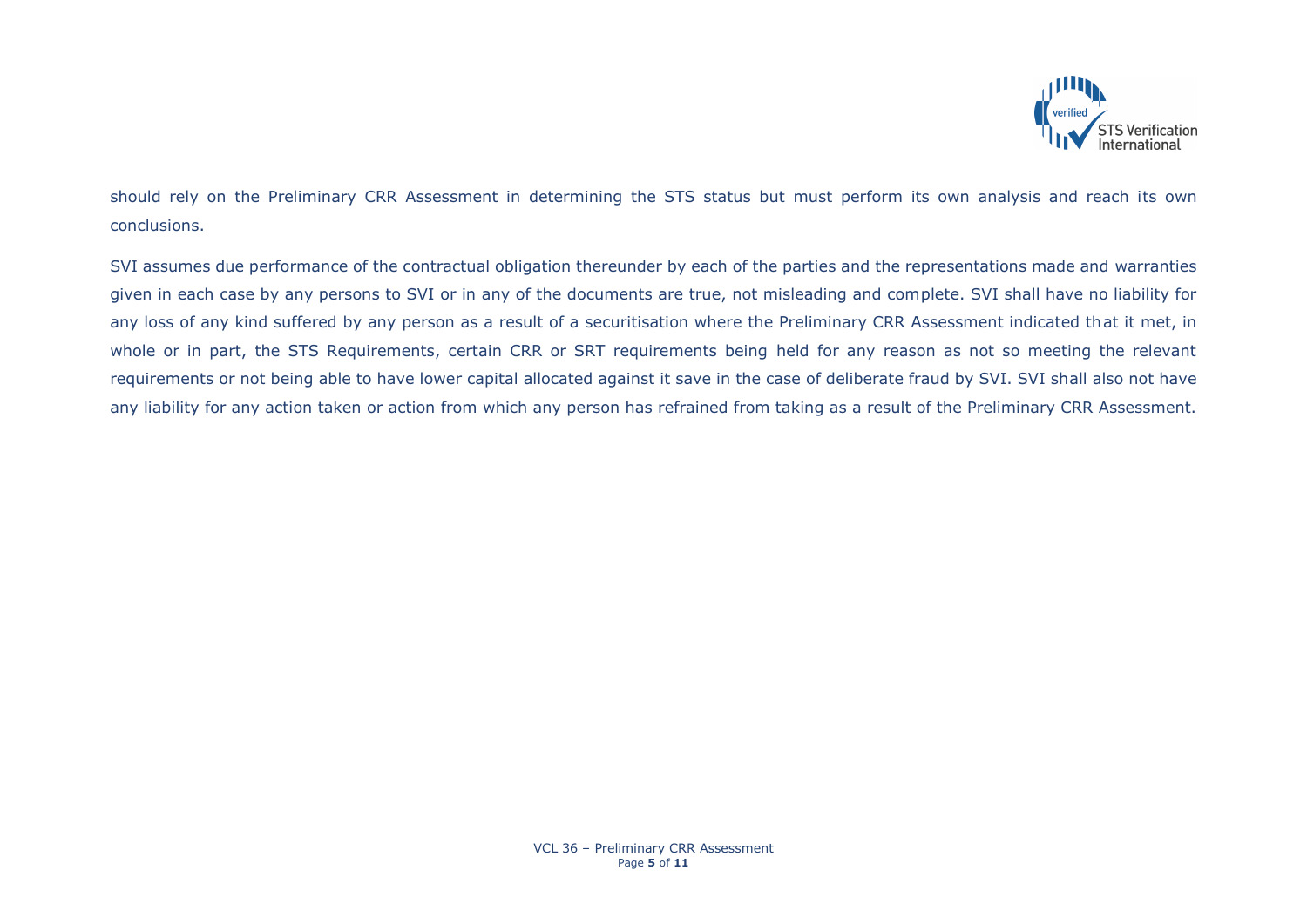

### **LIST OF ABBREVIATIONS/DEFINITIONS**

Note: For any other term used in this Preliminary CRR Assessment in capital spelling, please refer to the defined terms in the section "MASTER DEFINITIONS SCHEDULE" in the Incorporated Terms Memorandum.

| <b>BaFin</b>                           | Bundesanstalt für Finanzdienstleistungsaufsicht (German Federal Financial Supervisory Authority)                                                                                                                                                                                                                                                                      |
|----------------------------------------|-----------------------------------------------------------------------------------------------------------------------------------------------------------------------------------------------------------------------------------------------------------------------------------------------------------------------------------------------------------------------|
| <b>CMBS</b>                            | Commercial Mortgage-Backed Securitisation                                                                                                                                                                                                                                                                                                                             |
| <b>CRR</b>                             | Regulation (EU) 2017/2401 dated 12 December 2017, amending Regulation (EU) No 575/2013 on prudential requirements for<br>credit institutions and investment firms                                                                                                                                                                                                     |
| <b>EBA</b>                             | European Banking Authority                                                                                                                                                                                                                                                                                                                                            |
| <b>EBA Guidelines</b>                  | Final Report on Guidelines on the STS criteria for non-ABCP securitisation, as published by EBA on 12 December 2018                                                                                                                                                                                                                                                   |
| <b>ECB</b>                             | <b>European Central Bank</b>                                                                                                                                                                                                                                                                                                                                          |
| <b>EIOPA</b>                           | European Insurance an Occupational Pensions Authority                                                                                                                                                                                                                                                                                                                 |
| <b>ESAs</b>                            | European supervisory authorities (EBA, EIOPA and ESMA)                                                                                                                                                                                                                                                                                                                |
| <b>ESMA</b>                            | <b>European Securities Markets Authority</b>                                                                                                                                                                                                                                                                                                                          |
| <b>Issuer</b>                          | <b>VCL 36</b>                                                                                                                                                                                                                                                                                                                                                         |
| <b>ITM</b>                             | <b>Incorporated Terms Memorandum</b>                                                                                                                                                                                                                                                                                                                                  |
| <b>LCR</b>                             | Liquidity Coverage Requirements                                                                                                                                                                                                                                                                                                                                       |
| Originator                             | Volkswagen Leasing GmbH                                                                                                                                                                                                                                                                                                                                               |
| <b>Preliminary Prospectus</b>          | Preliminary Prospectus dated 11 May 2022                                                                                                                                                                                                                                                                                                                              |
| <b>Preliminary Verification Report</b> | Preliminary Verification Report prepared by SVI in respect of the Transaction                                                                                                                                                                                                                                                                                         |
| <b>RMBS</b>                            | Residential Mortgage-Backed Securitisation                                                                                                                                                                                                                                                                                                                            |
| <b>RPA</b>                             | Receivables Purchase Agreement                                                                                                                                                                                                                                                                                                                                        |
| <b>Securitisation Regulation</b>       | Regulation (EU) 2017/2402 of the European Parliament and of the Council of 12 December 2017 laying down a general<br>framework for securitisation and creating a specific framework for simple, transparent and standardised securitisation, and<br>amending Directives 2009/65/EC, 2009/138/EC and 2011/61/EU and Regulations (EC) No 1060/2009 and (EU) No 648/2012 |
| Seller                                 | Volkswagen Leasing GmbH                                                                                                                                                                                                                                                                                                                                               |
| Servicer                               | Volkswagen Leasing GmbH                                                                                                                                                                                                                                                                                                                                               |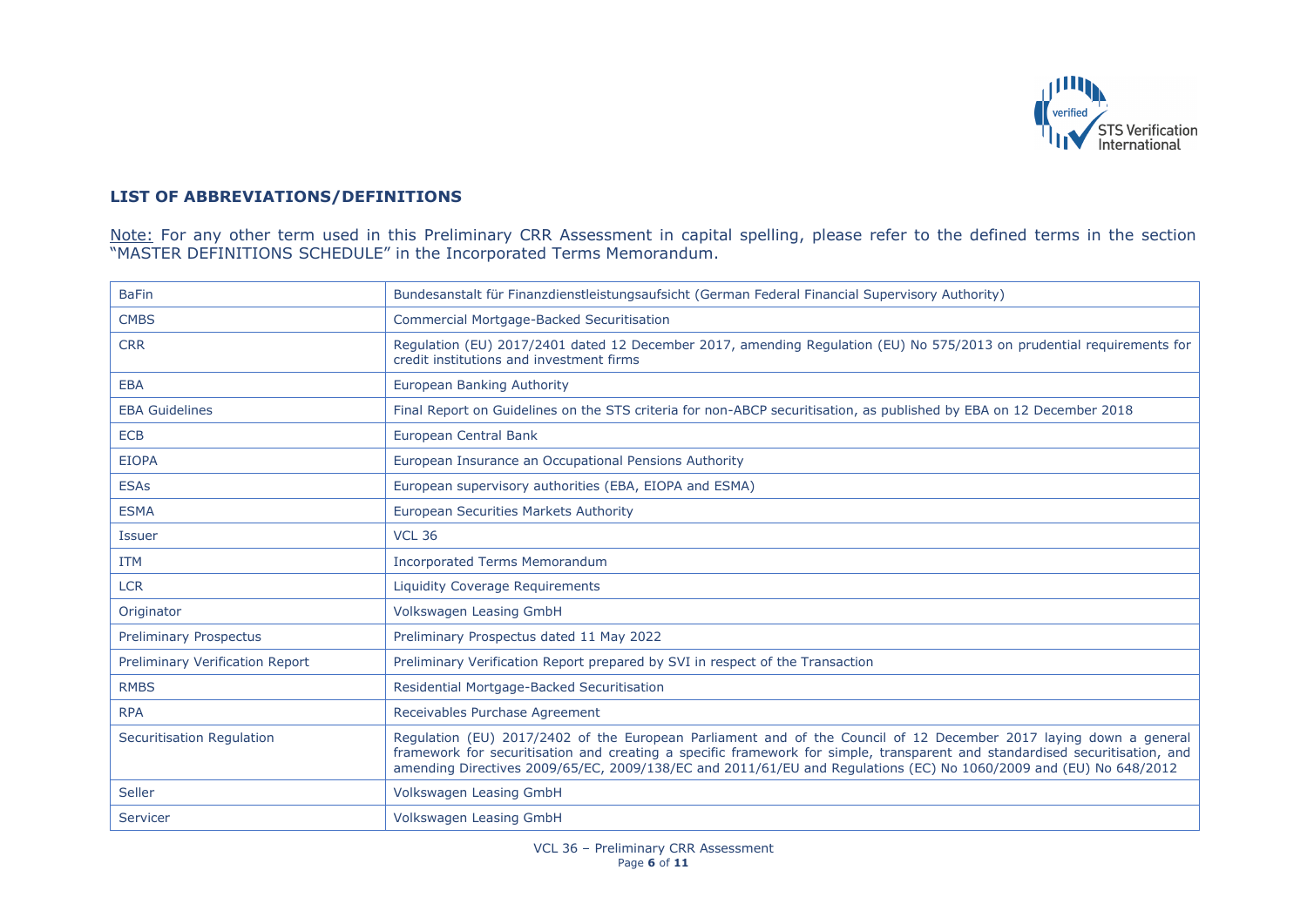

| <b>SPV</b>            | Special Purpose Vehicle or Issuer                                                                                                                                                                                                                                                                                                                                                                                                                                                                                    |
|-----------------------|----------------------------------------------------------------------------------------------------------------------------------------------------------------------------------------------------------------------------------------------------------------------------------------------------------------------------------------------------------------------------------------------------------------------------------------------------------------------------------------------------------------------|
| Standardised Approach | The standardised approach aligns regulatory capital requirements more closely with the key elements of banking risk by<br>introducing a wider differentiation of risk weights and a wider recognition of credit risk mitigation techniques, while avoiding<br>excessive complexity, in accordance to the Regulation (EU) 2017/2402 of the European Parliament and of the Council of 12<br>December 2017 amending Regulation (EU) No 575/2013 on prudential requirements for credit institutions and investment firms |
| <b>STS Criteria</b>   | Articles 18-26 of the Securitisation Regulation, setting out criteria for simple, transparent and standardised securitisations                                                                                                                                                                                                                                                                                                                                                                                       |
| <b>Transaction</b>    | The securitisation of auto lease receivables involving VCL 36 as Issuer                                                                                                                                                                                                                                                                                                                                                                                                                                              |
| <b>VCL 36</b>         | VCL Multi-Compartment S.A., acting for and behalf of its Compartment VCL 36                                                                                                                                                                                                                                                                                                                                                                                                                                          |
| <b>VWFS</b>           | Volkswagen Financial Services AG                                                                                                                                                                                                                                                                                                                                                                                                                                                                                     |
| <b>VWL</b>            | Volkswagen Leasing GmbH                                                                                                                                                                                                                                                                                                                                                                                                                                                                                              |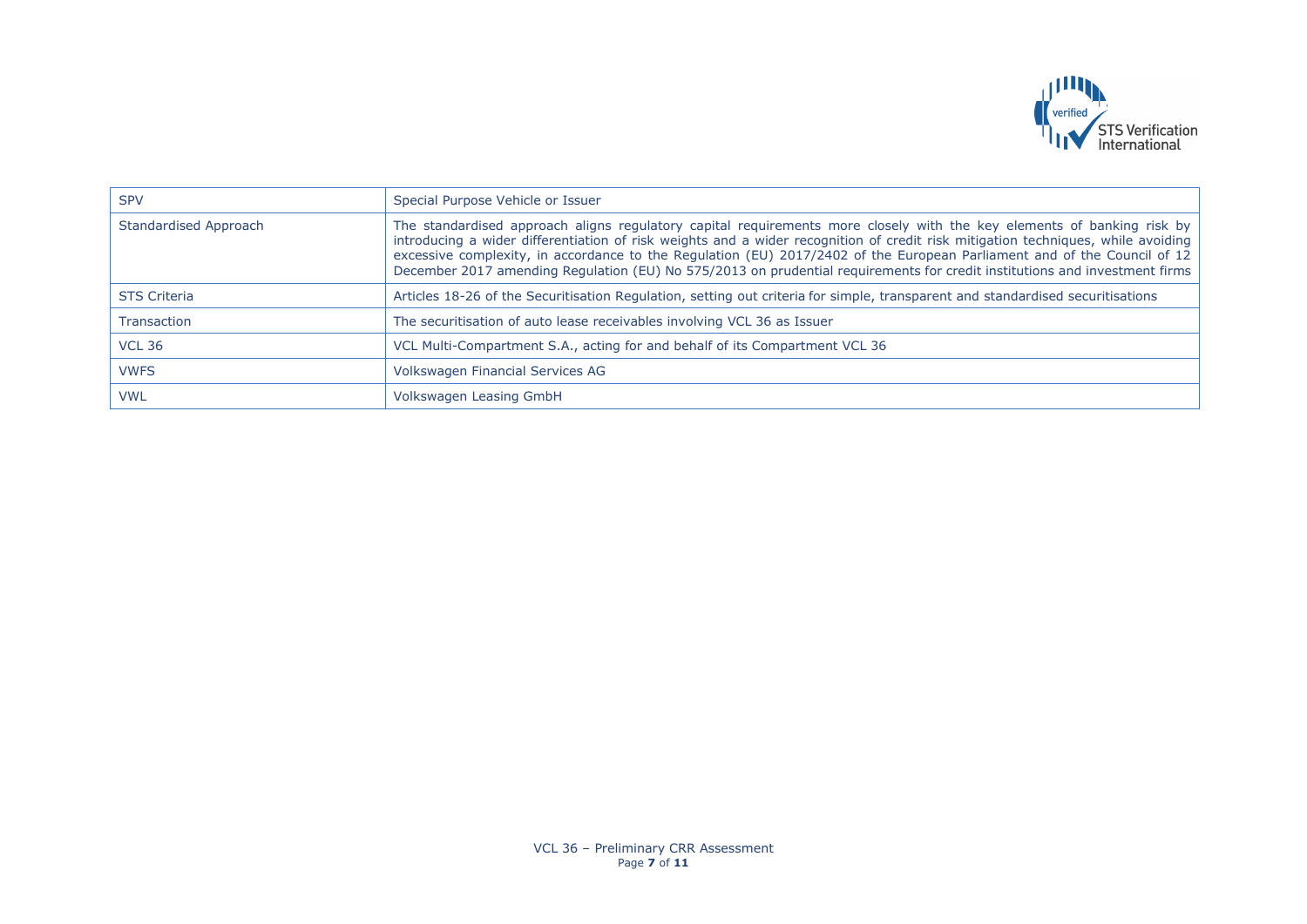

| $\#$   Criterion Article 243 (2)    | <b>CRR Assessment</b>                                                                                                                                                                                                                                                                                                                                                                                                                                                                                                   |
|-------------------------------------|-------------------------------------------------------------------------------------------------------------------------------------------------------------------------------------------------------------------------------------------------------------------------------------------------------------------------------------------------------------------------------------------------------------------------------------------------------------------------------------------------------------------------|
| Qualification of the securitisation | Verification Method: Legal (Prospectus) / Regulatory (STS Notification, STS Verification Report)                                                                                                                                                                                                                                                                                                                                                                                                                        |
| position as STS securitisation      | The Transaction and therefore also the Securitisation Position will be notified according to Article 27 (1) of the Securitisation<br>Regulation by the Originator to ESMA as meeting the requirements of Articles 20 - 22 of the Securitisation Regulation in respect<br>of non-ABCP securitisations, see Section "ARTICLE 7 AND ARTICLE 22 OF THE SECURITISATION REGULATION" in the Preliminary<br>Prospectus. Please also refer to the Preliminary Verification Report prepared by SVI in respect of the Transaction. |

| # | Criterion Article 243 (2) (a)                                                                                        | <b>CRR Assessment</b>                                                                                                                                                                                                                                                                                                                                                                                                                          |
|---|----------------------------------------------------------------------------------------------------------------------|------------------------------------------------------------------------------------------------------------------------------------------------------------------------------------------------------------------------------------------------------------------------------------------------------------------------------------------------------------------------------------------------------------------------------------------------|
|   | <b>Granularity</b> of the securitised                                                                                | Verification Method: Legal (Prospectus, Receivables Purchase Agreement)                                                                                                                                                                                                                                                                                                                                                                        |
|   | portfolio in terms of single obligor<br>concentrations (measured on the<br>basis of a group of connected<br>clients) | At the time of inclusion in the securitisation, the total amount of Purchased Lease Receivables assigned hereunder resulting from<br>Lease Contracts with one and the same Lessee will not exceed 0.5% of the Aggregate Discounted Receivables Balance in respect<br>of any single Lessee as at the Cut-Off Date, please refer to Section 4 "WARRANTIES BY VWL WITH RESPECT TO THE PURCHASED<br>LEASE RECEIVABLES", Clause 4.1 (m) of the RPA. |
|   |                                                                                                                      | Furthermore, VWFS confirmed that there is no group of connected clients with an Aggregate Discounted Receivables Balance<br>which exceeds 0.5%.                                                                                                                                                                                                                                                                                                |
|   |                                                                                                                      | The underlying exposures represent solely the finance portion (itself comprising a claim against the Lessees in respect of Principal<br>and Interest, see the Definition of "Lease Receivable" in the Section "MASTER DEFINITIONS SCHEDULE" of the Preliminary<br>Prospectus) paid by the Lessee during the term of the Lease Contract whereas the residual value portion does not form part of the<br>underlying exposures.                   |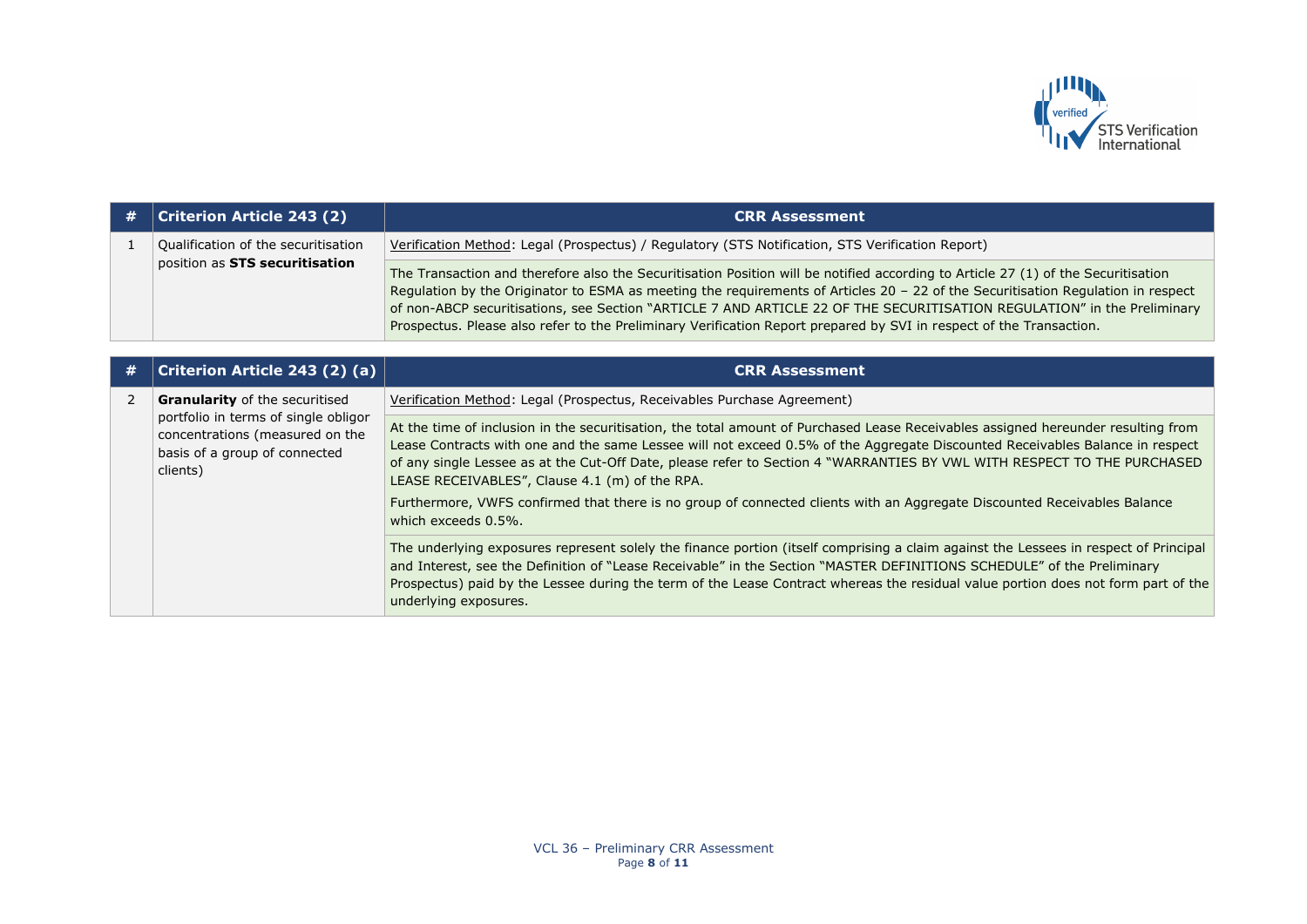

| # | Criterion Article 243 (2) (b)                          | <b>CRR Assessment</b>                                                                                                                                                                                                                                                                                                                                                                                                               |
|---|--------------------------------------------------------|-------------------------------------------------------------------------------------------------------------------------------------------------------------------------------------------------------------------------------------------------------------------------------------------------------------------------------------------------------------------------------------------------------------------------------------|
| 3 | Maximum risk weight under<br>the Standardised Approach | Verification Method: Legal (Prospectus, Receivables Purchase Agreement), Due Diligence (explicit confirmation by Originator)                                                                                                                                                                                                                                                                                                        |
|   |                                                        | None of the underlying exposures are secured by residential mortgages or commercial mortgages, therefore Article 243(2) (b) (i)<br>and (ii) are not applicable.                                                                                                                                                                                                                                                                     |
|   |                                                        | At the time of inclusion in the securitisation, the underlying exposures meet, in relation to the Originator, the conditions for being<br>assigned, under the Standardised Approach and taking into account any eligible credit risk mitigation, the following maximum risk<br>weights:                                                                                                                                             |
|   |                                                        | Retail exposures: 75% (individual exposure)<br>Any other exposures: 100% (individual exposure)                                                                                                                                                                                                                                                                                                                                      |
|   |                                                        | The underlying Lease Contracts have been entered into exclusively with Lessees which, if they are corporate entities have their<br>registered office or, if they are individuals have their place of residence in Germany and the Lessees are not credit-impaired,<br>please refer to Section 4 "WARRANTIES BY VWL WITH RESPECT TO THE PURCHASED LEASE RECEIVABLES", Clauses 4.1 (k) and<br>(s) of the RPA.                         |
|   |                                                        | Therefore, the underlying exposures meet the conditions for being assigned under the Standardised Approach and, taking into<br>account any eligible credit risk mitigation, a risk weight equal to or smaller than 100% for other (=corporate) exposures in<br>accordance with Article 122 (2) and equal to or smaller than 75% for retail exposures in accordance with Article 123 of the CRR,<br>on an individual exposure basis. |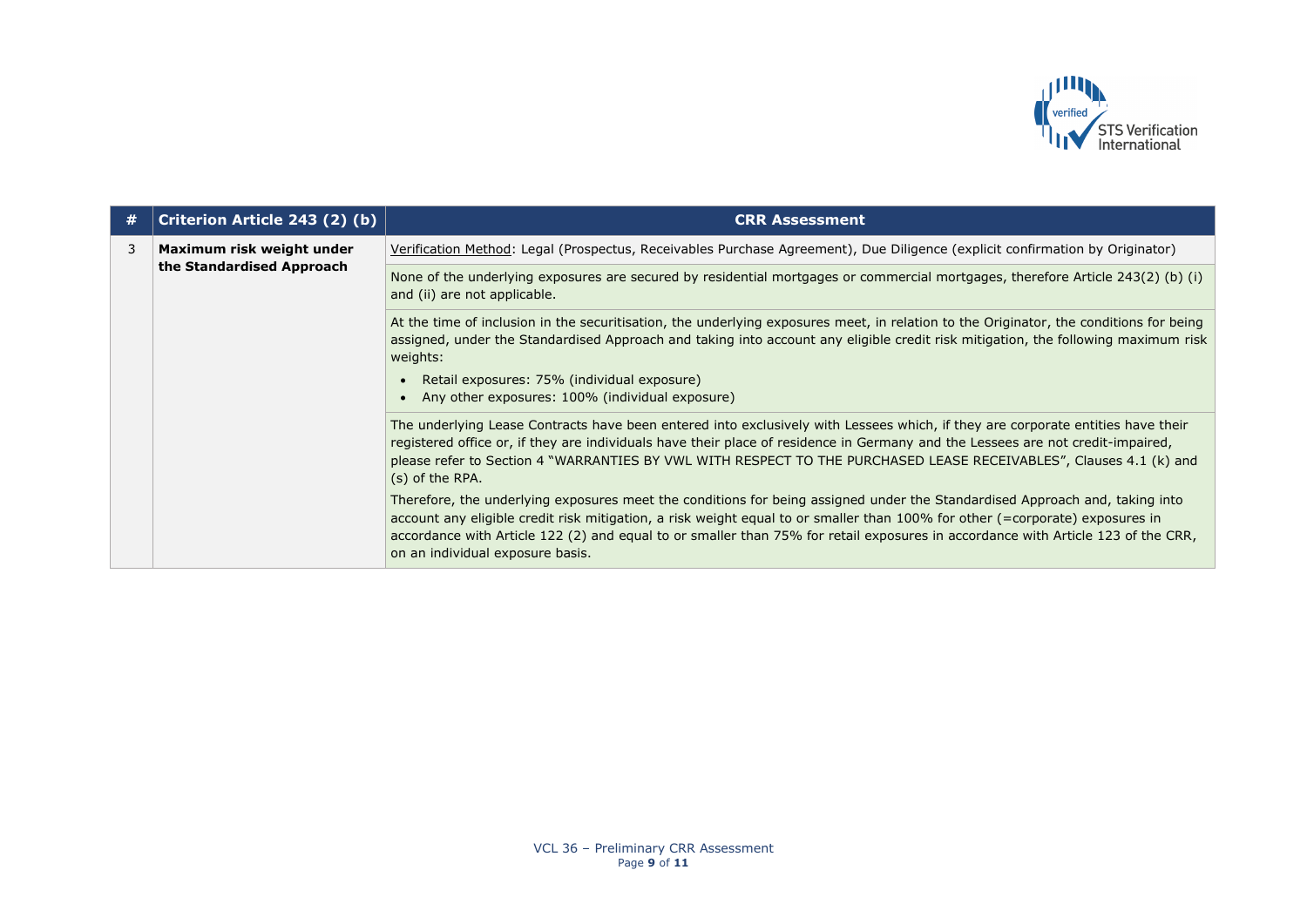

| # | <b>Criterion Article 243 (2) (c)</b>               | <b>CRR Assessment</b>                                                                                                                                                                                                                                                                                                           |
|---|----------------------------------------------------|---------------------------------------------------------------------------------------------------------------------------------------------------------------------------------------------------------------------------------------------------------------------------------------------------------------------------------|
|   | Inclusion of loans secured by                      | Verification Method: Legal (Prospectus, Receivables Purchase Agreement)                                                                                                                                                                                                                                                         |
|   | lower ranking security rights<br>for RMBS and CMBS | The Eligibility Criteria restrict the underlying exposures to Lease Receivables under auto Lease Contracts - therefore, residential<br>or commercial mortgage loans do not form part of the portfolio, please refer to Section 4 "WARRANTIES BY VWL WITH RESPECT<br>TO THE PURCHASED LEASE RECEIVABLES", Clause 4.1 of the RPA. |

| $\#$   Criterion Article 243 (2) (d) | <b>CRR Assessment</b>                                                                                                                                                                                                                                                                                             |
|--------------------------------------|-------------------------------------------------------------------------------------------------------------------------------------------------------------------------------------------------------------------------------------------------------------------------------------------------------------------|
| <b>Maximum loan-to-value for</b>     | Verification Method: Legal (Legal opinion, Receivable purchase agreement)                                                                                                                                                                                                                                         |
| <b>RMBS</b>                          | The Eligibility Criteria restrict the underlying exposures to Lease Receivables under auto Lease Contracts - therefore, residential<br>mortgage loans do not form part of the portfolio, please refer to Section 4 "WARRANTIES BY VWL WITH RESPECT TO THE<br>PURCHASED LEASE RECEIVABLES", Clause 4.1 of the RPA. |